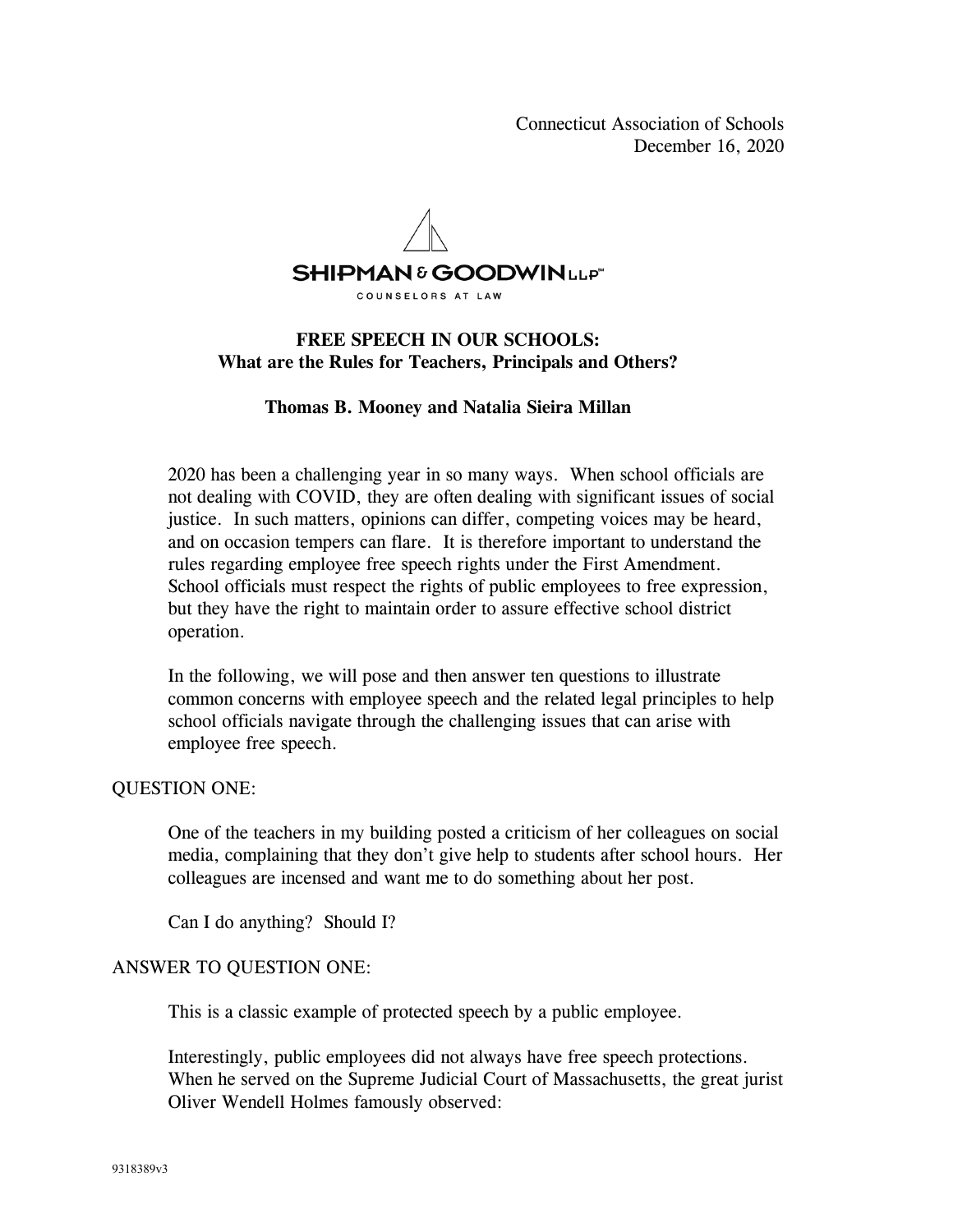The petitioner may have a constitutional right to talk politics, but he has no constitutional right to be a policeman. There are few employments for hire in which the servant does not agree to suspend his constitutional right of free speech, as well as of idleness, by the implied terms of this contract. The servant cannot complain, as he takes the employment on the terms which are offered to him. On the same principle, the city may impose any reasonable condition upon holding offices within its control.

*McAuliffe v. Mayor of New Bedford*, 29 N.E. 517 (Mass. 1892) (upholding the firing of a policeman for political activity). The rules have changed, however, and since 1968 the United States Supreme Court has interpreted the First Amendment to confer protections on teachers and other public employees who speak out on matters of public concern. *[Pickering v. Board of Education](http://www.lawadmin.com/sg/link.asp?i=7687)*, 391 U.S. 563 (1968).

In *[Pickering](http://www.lawadmin.com/sg/link.asp?i=7687)*, a teacher wrote to the newspaper and was critical of how the superintendent and the board of education had handled past proposals to raise revenue for the schools. When he was fired, the Illinois Supreme Court upheld the action. The United States Supreme Court reversed, however, ruling that teachers (and other public employees) have the right under the First Amendment to speak out on matters of public concern unless such speech disrupts school operation. The protection applies even if the speaker is incorrect in his statements unless there is proof that such false statements were made recklessly or maliciously.

The United States Supreme Court elaborated on the scope of free speech protections for public employees in *[Connick v. Myers](http://www.lawadmin.com/sg/link.asp?i=7709)*, 461 U.S. 138 (1983). In *Connick*, an assistant district attorney, who was about to be transferred over her objection, circulated a questionnaire about office operations, created a "miniinsurrection," and was fired. With one exception (a question on whether employees felt pressured to work on political campaigns), the Court held that the employee was not speaking on a matter of public concern but rather on a matter of personal grievance (the unwanted transfer), and her actions were not protected under the First Amendment.

In subsequent years, guiding principles have emerged on when speech by public employees will be protected. First, the speech must relate to a matter of public concern; statements on purely private concerns are not protected by the First Amendment. *Compare [Rankin v. McPherson](http://www.lawadmin.com/sg/link.asp?i=7721)*, 483 U.S. 378 (1987) (police department clerk was fired for saying "The next time they go for him, I hope they get him" after President Reagan was shot; comment related to a matter of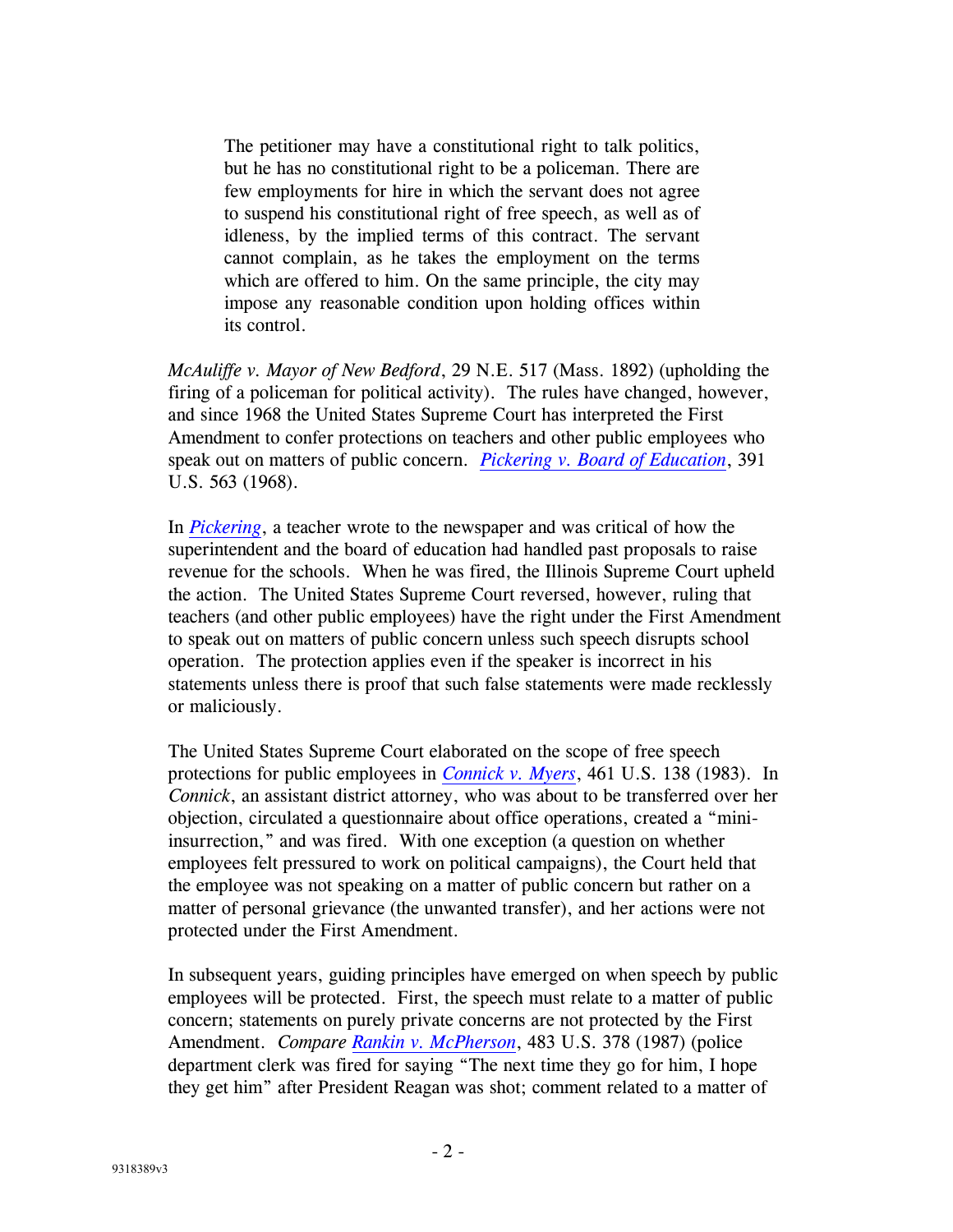public concern, President Reagan's policies toward minorities, and was thus protected speech). In addition, speech arising out of employment responsibilities is not considered speech related to a matter of public concern. *Agosto v. New York City Department of Education*, \_\_ F.3d \_\_, 2020 WL 7086060 (2d Cir. Dec. 4, 2020). *See also Weintraub v. Board of Education of City School District*, 593 F.3d 196 (2d Cir. 2010), *cert. denied*, 131 S. Ct. 444 (2011); *D'Amato v. New Haven Board of Education*, 2020 WL 1656202 (Conn. Super. 2020).

Even if a statement relates to a matter of public concern and would otherwise be protected, speech that is damaging to the operation of the public enterprise is not protected from regulation. In *[Connick](http://www.lawadmin.com/sg/link.asp?i=7709)*, the Court held that the free speech interests of public employees must be balanced against the legitimate interest of public agencies to operate efficiently. If the speech is a serious disruption, the employer can prohibit it and/or take related disciplinary action against the employee. Following *[Connick](http://www.lawadmin.com/sg/link.asp?i=7709)*, courts have identified the following factors that must be considered in determining whether speech by a public employee is protected:

- the need for harmony in the public work place;
- whether there is a need for a close working relationship between the speaker and the persons who could be affected by the speech;
- the time, manner, and place of the speech;
- the context in which the dispute arose;
- the degree of public interest in the speech; and
- whether the speech impeded the ability of the other employees to perform their duties.

#### *Roberts v. Van Buren Public Schools*, 773 F.2d 948 (8th Cir. 1985).

Applying these factors to various situations, courts have often found speech not to be protected. *See e.g.*, *[Tuskowski v. Griffin](http://www.lawadmin.com/sg/gendocs/031405.DJSTuskowski.pdf)*, 359 F. Supp. 2d. 225 (D. Conn. 2005) (no free speech right to tell union representative that the supervisor is an "idiot" (or worse), in front of supervisor); *Lewis v. Cowen,* 165 F.3d 154 (2d Cir. 1999) (speech by Director impaired operation of Connecticut Lottery Unit and was not protected); *Sierra v. State of Connecticut*, 2003 Conn. Super. LEXIS 2755, (Conn. Super. 2003) (joking about ethnic characteristics on cable show irreparably damaged relationship of assistant with state comptroller).

Finally, when an employee engages in protected speech, it is often better not to talk to the employee about that speech. Once an employer raises concerns about employee speech, the employer invites a retaliation claim if and when any employment action is necessary, including reassignment or discipline.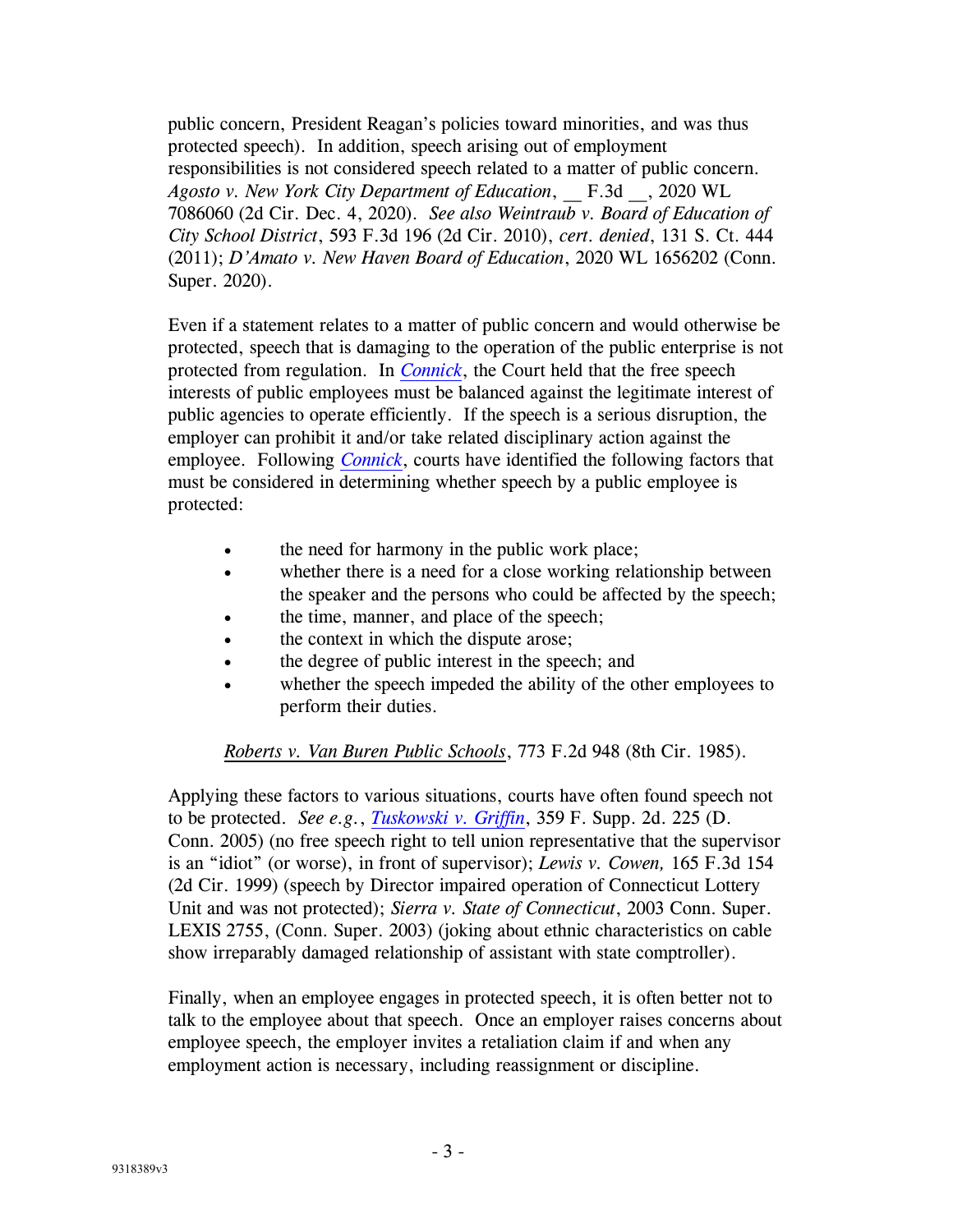## QUESTION TWO:

I received an anonymous tip to tell me that a custodian in my school has a vlog (video blog) on YouTube that I should check out. I found the vlog, and I was disgusted to see him and a friend purporting to give graphic advice about sexual matters. Would I violate his free speech rights if I tell him to knock it off?

### ANSWER TO QUESTION TWO:

Here, we must ask whether this conduct can affect the employee's ability to do his job, and the answer is that it depends. Creating a vlog outside of work doesn't necessarily affect one's job, but if (1) the vlog is highly vulgar, (2) the custodian interacts with children, and (3) the vlog becomes known in the parent community, it may well cause disruption that is not protected under the *Connick v. Myers* balancing test.

There is a threshold question whether this vlog even meets the first condition for protection under the First Amendment -- does the speech there relate to a matter of public concern? *Compare San Diego v. Roe*, 543 U.S. 77 (U.S. 2004) (erotic video sold by police officer on eBay showing him stripping out of his uniform not entitled to First Amendment protection because video was not expression on a matter of public concern).

Even if one presumes that the speech relates in some way to a matter of public concern, it is clear that the speech is not protected under the balancing test. Vulgarity expressed in the grossest of terms by two adults in a public forum that is accessible to children has no importance and brings discredit to the speakers. By contrast, the impact of this vlog could be significant. Any colleague, parent or community member who watches this vlog may question the employee's fitness for an occupation that brings him into regular contact with vulnerable children. Accordingly, one may reasonably predict prompt and vehement demands that this employee be terminated for his vulgar and offensive public speech.

One case example (albeit extreme) suffices to illustrate the point. In *Melzer v. Board of Education of the City of New York*, 336 F.3d 185 (2d Cir. 2003), *cert. denied*, 540 U.S. 1183 (2004), the New York City Board of Education fired a teacher for his work in editing the newsletter for an organization that advocated sexual relations between men and boys. Significantly, there was no evidence of actual misconduct. Nonetheless, the Second Circuit rejected the teacher's claim that his free speech rights were violated, thereby letting his termination stand. The court held that his speech, even though made outside of school, were likely to impair the teacher's effectiveness and to cause disruption.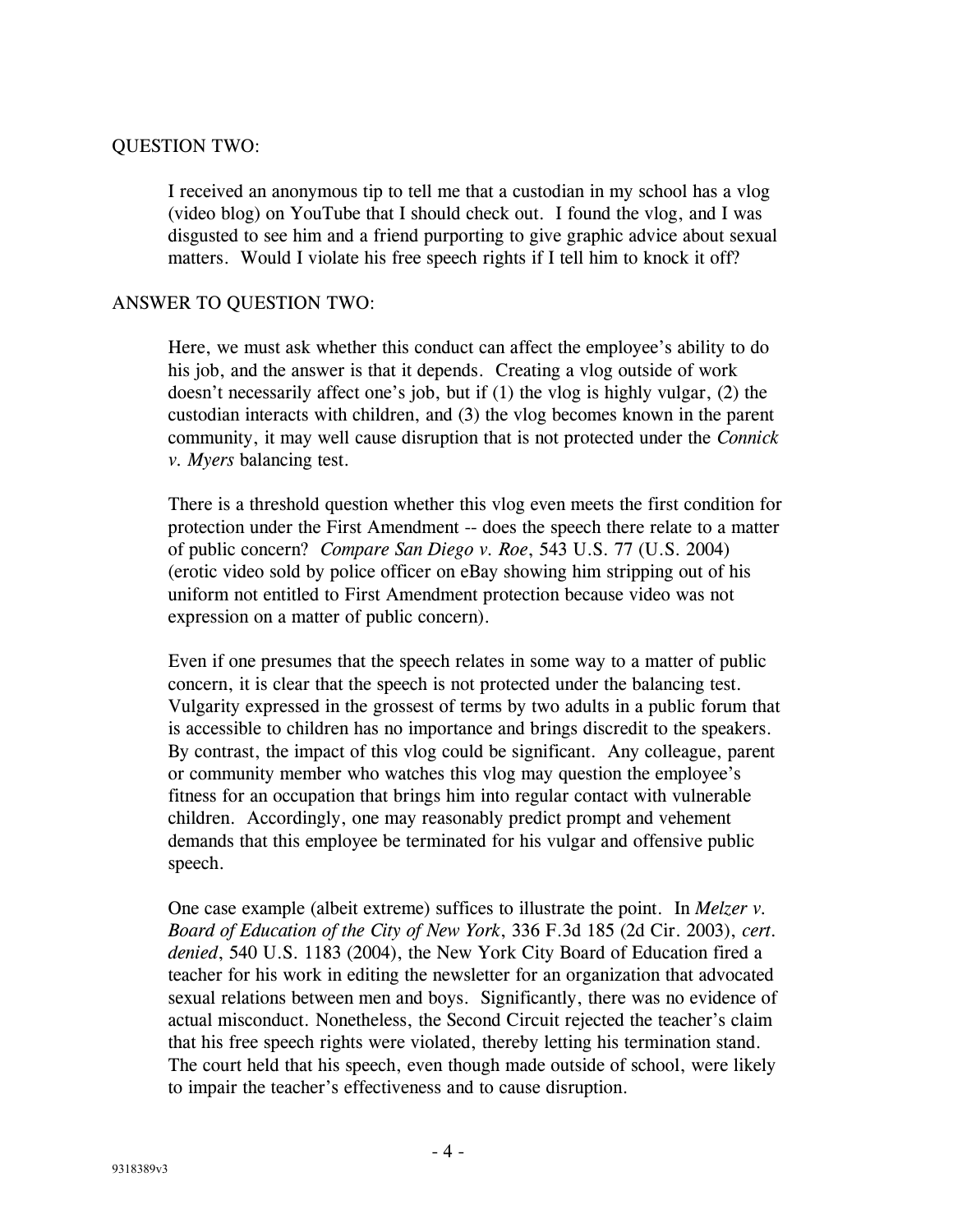## QUESTION THREE:

One of the maintenance workers in my school is active on Instagram, and he has posted a number of terrible memes, making fun of immigrants, Blacks, women and people with disabilities. I wrote him up and threatened that he will be fired if he keeps it up. However, in response, he filed a grievance claiming he has a First Amendment right to express himself on his Instagram account. Does he?

## ANSWER TO QUESTION THREE:

Issues of diversity relate to matter of public concern, and the employee's posts therefore qualify for protection under the First Amendment. However, to determine whether the speech is protected, we must again apply the *Connick v. Myers* balancing test.

On the one hand, we must ask what is the importance of speech contained in the Instagram posts of this maintenance worker, which speech mocks immigrants and other groups protected from discrimination? On the other hand, what is the impact on the school district of public posts by a district employee that contain hateful speech? Applying the test, the answer to this question may depend on whether anyone has noticed and complained about the posts. Absent such complaint, there may be no disruption against which to balance the (minimal) importance of the speech. However, as soon as such posts become a source of complaint and controversy, the balance swings in favor of the employer's right to prohibit the speech and to take discipline if it continues. *See Bennett v. Metro. Gov't of Nashville & Davidson Cty., Tennessee*, 977 F.3d 530 (6th Cir. 2020).

A more difficult case is presented when public employees express unpopular views in a serious way, without racial disrespect or invective. Speech about topics such as immigration or affirmative action is entitled to protection, even if the speaker's viewpoint is contrary to the majority view. In such cases, employers must carefully consider their action. They may not prohibit the speech because they do not like the message. Rather, to regulate (*i.e.*, prohibit) the speech, they must be prepared to show that they carefully considered the employee's speech and found that the disruption it causes outweighs its importance.

## QUESTION FOUR:

We recently had an Open House (remote of course), and a parent just informed me that her son's math teacher candidly told her during Open House that the new curriculum is no good and that he is glad his children do not attend this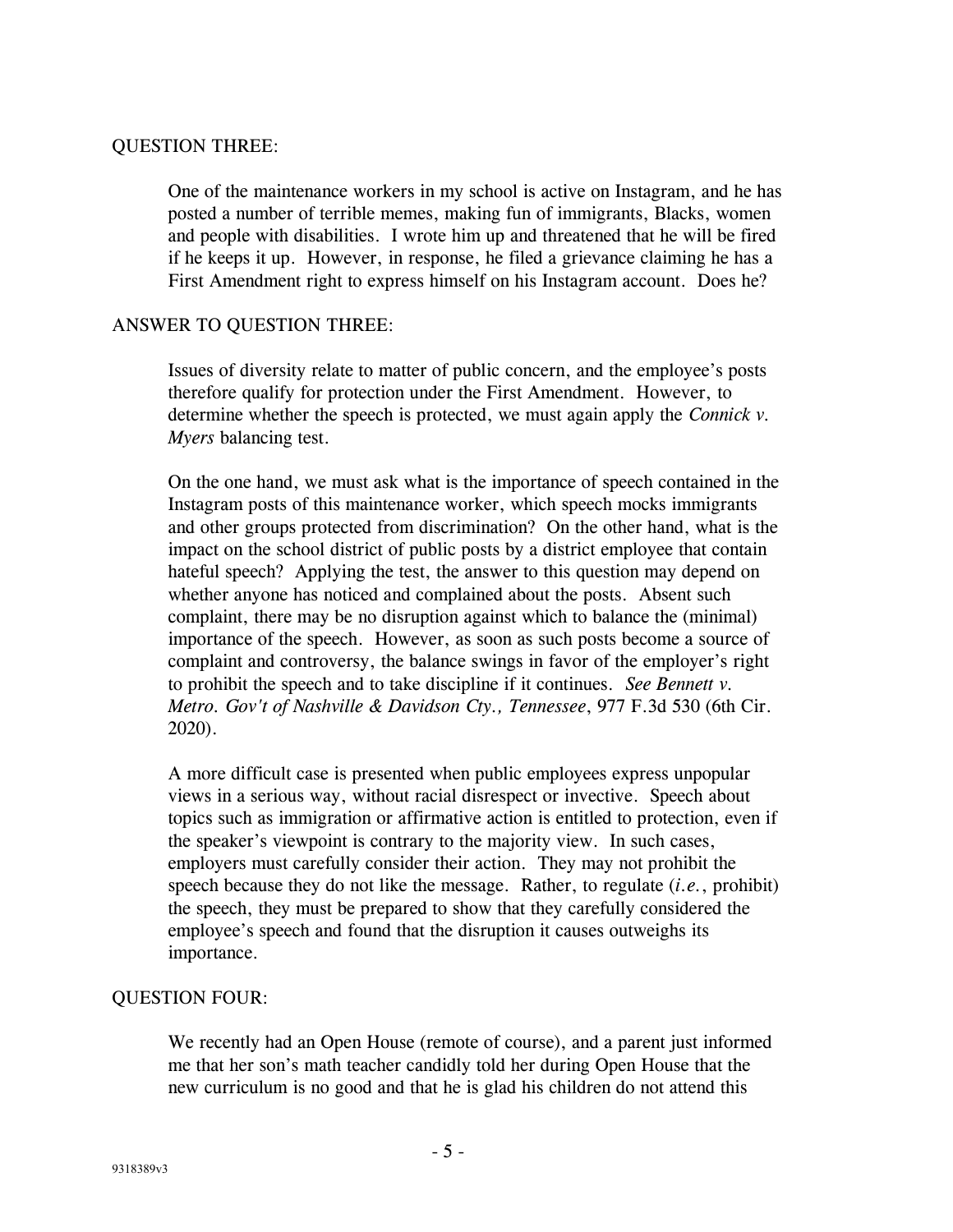school. I confronted the teacher, but he told me that he has the right to express his opinion on matters of public concern. Really?

# ANSWER TO QUESTION FOUR:

No. Not really.

Speech expressed as part of one's job duties is not protected by the First Amendment, even if it relates to matters of public concern. In speaking to parents about school operation (including criticism of supervisors), teachers are fulfilling their job responsibilities, and accordingly their speech is not entitled to First Amendment protection. *[Garcetti v. Ceballos](http://www.lawadmin.com/sg/link.asp?i=8190)*, 547 U.S. 410 (2006)

In *Garcetti*, an assistant district attorney claimed that his free speech rights were violated when he suffered an adverse employment action after an earlier draft of a report he wrote was used to advantage by a criminal defendant. By a 5-4 vote, the United States Supreme Court held that such speech has no protection under the First Amendment: "[W]hen public employees make statements pursuant to their official duties, the employees are not speaking as citizens for First Amendment purposes, and the Constitution does not insulate their communications from employer discipline."

The concept of speech "pursuant to duty" not being protected has been broadly construed. Earlier this month, the Second Circuit Court of Appeals dismissed a First Amendment claim by a teacher employed by the New York City Board of Education. The teacher had filed a number of grievances under the collective bargaining agreement, and he claimed that the Board of Education retaliated against him for exercising his free speech rights in doing so. However, affirming a previous ruling on the subject of grievances, the Second Circuit ruled that the teacher's grievances under the collective bargaining agreement were not protected speech because it did not relate to a matter of public concern. *Agosto v. New York City Department of Education*, \_\_ F.3d \_\_, 2020 WL 7086060 (2d Cir. Dec. 4, 2020). *See also Weintraub v. Board of Education of City School District*, 593 F.3d 196 (2d Cir. 2010), *cert. denied*, 131 S. Ct. 444 (2011) (filing grievances is not protected by the First Amendment).

Connecticut has a statute conferring First Amendment protections on employees in the private sector: Conn. Gen. Stat. § 31-51q. The Connecticut Supreme Court initially adopted the *[Garcetti v. Ceballos](http://www.lawadmin.com/sg/link.asp?i=8190)* rule in interpreting Conn. Gen. Stat. § 31-51q in a case involving a school principal claiming free speech rights in the school setting. *[Perez-Dickson v. City of Bridgeport](http://www.lawadmin.com/sg/gendocs/304CR124.pdf)*, 304 Conn. 483 (2012). *See also [Schumann v. Dianon Systems, Inc.](http://www.lawadmin.com/sg/gendocs/304CR125.pdf)*, 304 Conn. 585 (2012). At that time, the court left open the question of whether the free speech protections of the [Connecticut Constitution](http://www.lawadmin.com/sg/link.asp?i=8103) confer any greater protections that those of the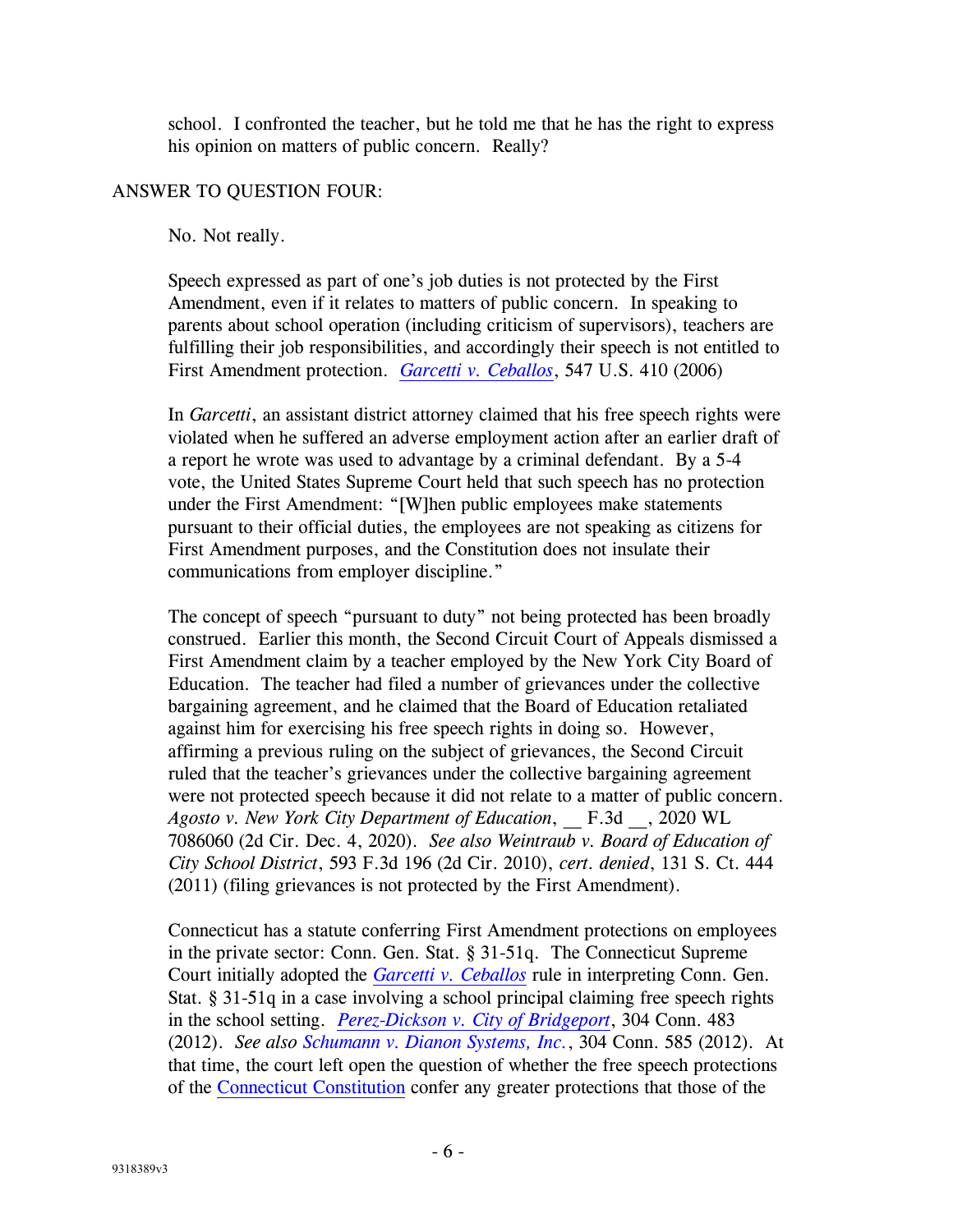United States Constitution under *[Garcetti v. Ceballos.](http://www.lawadmin.com/sg/link.asp?i=8190)* In 2015, the Connecticut Supreme Court answered that question, holding that the [Connecticut](http://www.lawadmin.com/sg/link.asp?i=8103)  [Constitution](http://www.lawadmin.com/sg/link.asp?i=8103) does indeed confer state free speech protections on public employees. *[Trusz v. USB Realty Investors, LLC](http://www.lawadmin.com/sg/gendocs/319CR91.pdf)*, 319 Conn. 175 (2015), as discussed below.

In *[Trusz](http://www.lawadmin.com/sg/gendocs/319CR91.pdf)*, the Connecticut Supreme Court declined to follow the *[Garcetti](http://www.lawadmin.com/sg/link.asp?i=8190)* rule in interpreting Conn. Gen. Stat. § 31-51q. There, the head of the company's valuation unit concluded that real estate valuations were too high and recommended that investors be so informed. The company disagreed, and ultimately the employee was terminated. He sued in federal district court, and the court certified a question to the Connecticut Supreme Court, namely whether Connecticut courts follow the *[Garcetti](http://www.lawadmin.com/sg/link.asp?i=8190)* rule in considering free speech claims under the [Connecticut Constitution](http://www.lawadmin.com/sg/link.asp?i=8103). The court answered "no," and it held that a balancing test should be employed, such as that announced in *[Connick v. Myers](http://www.lawadmin.com/sg/link.asp?i=7709)*, 461 U.S. 138 (1983), but modified as Justice Souter suggested in his dissenting opinion in *[Garcetti](http://www.lawadmin.com/sg/link.asp?i=8190)*:

With respect to the defendants' first claim, that private employers have the right to control their employees' job related speech, we are satisfied that the modified *Pickering/Connick* standard adequately protects this right. Under this standard, if an employee's job related speech reflects a mere policy difference with the employer, it is not protected. It is only when the employee's speech is on a matter of public concern and implicates an employer's ''official dishonesty . . . other serious wrongdoing, or threats to health and safety'' [citation omitted] that the speech trumps the employer's right to control its own employees and policies

Thus, speech that is related to job responsibilities is protected by the [Connecticut Constitution](http://www.lawadmin.com/sg/link.asp?i=8103) and Conn. Gen. Stat. § 31-51q, but only if it relates to official dishonesty, other serious wrongdoing or threats to health and safety. Otherwise, the employer's right to maintain order in the workplace prevails.

## QUESTION FIVE:

Our school resource officer recently started wearing a cap with the Thin Blue Line insignia to show support for the police. However, two students have complained to the principal that the cap makes them feel "unsafe," and they and their parents are now insisting that the school resource officer not wear the cap. For his part, the school resource officer has claimed that acceding to the parents' demand would violate his First Amendment rights. Help!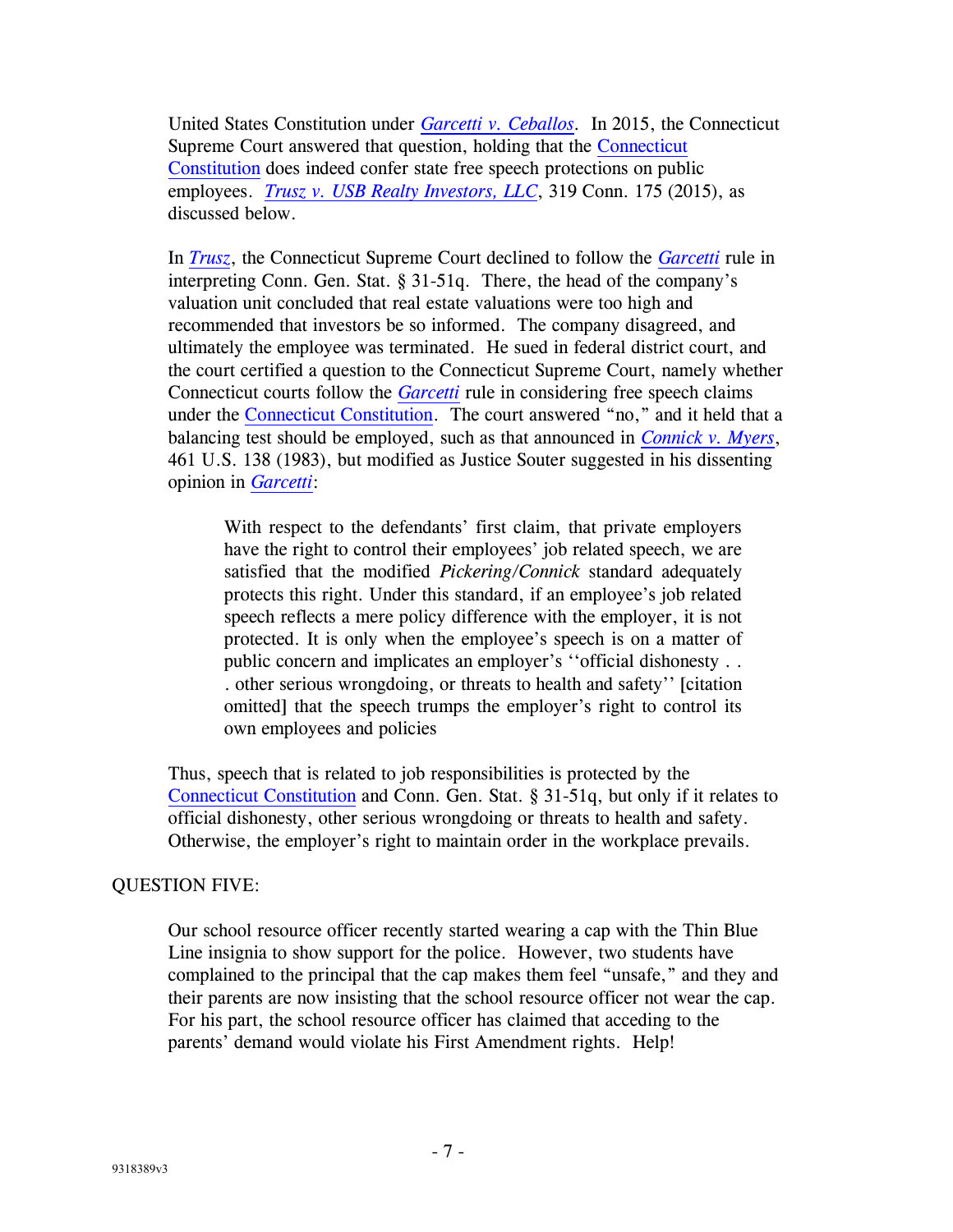## ANSWER TO QUESTION FIVE:

Before we sort out the constitutional issues, we must ask -- if the school resource officer wears a uniform, how is he able to wear a baseball cap that is not part of that uniform? If the school resource officer is breaking protocol by wearing a non-conforming cap, that type of expression may not be protected as an administrative matter.

Once we determine that the Thin Blue Line cap is permitted attire for the school resource officer, we must then determine whether the officer's "speech" is protected. First, has the district created a forum for the speech? Are other employees permitted to display messages through their dress? If not, the district may take the position that wearing the cap is not protected speech.

It may be difficult to establish that employees are not permitted to express their affiliations or viewpoint through their dress, and thus it may be best to go right to the *Connick v. Myers* balancing test. How important is the speech? In considering this matter, the employing school district can take into account the context of the speech. Specifically, in assessing the importance of the speech, we may ask whether there is any need to engage in such expression while on the job. Support for the police certainly relates to a matter of public concern. However, the school resource officer has many other opportunities to express that support, and while the message may be important, it does not seem important that he express this message while on the job.

Conversely, the district must also weigh the disruptive impact of the speech in question. Here, two students have stated that they feel "unsafe" simply because they are exposed to the message of support for the police. That self-reported discomfort may or may not be disruptive to school district operation. School districts will not want to be held hostage to such student reports. However, school officials may consider all the facts and circumstances to determine whether the concern expressed is sincere and serious. There is no certainty in such decision-making, but we may hope that the courts will defer to the thoughtful judgment of the school officials in such a case.

#### QUESTION SIX:

Some teachers have been displaying Black Lives Matter signs in their classrooms. A parent observed such a sign during a classroom visit, and he angrily claims the teachers are violating the Board policy prohibiting school employees from engaging in political activity while at work. Should I tell the teachers to stop displaying their Black Lives Matter signs?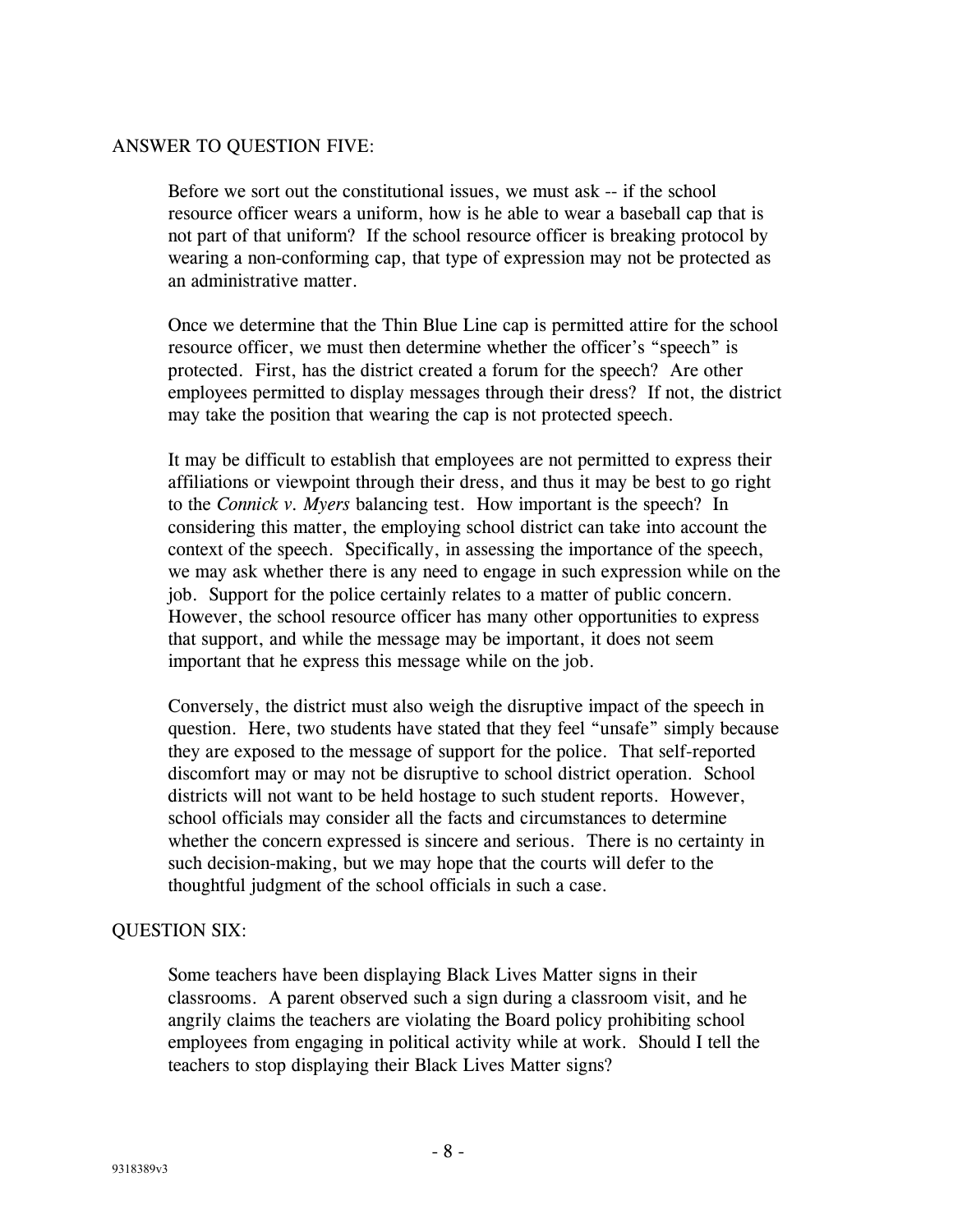### ANSWER TO QUESTION SIX:

This question raises two separate issues: (1) are teachers who display Black Lives Matter signs or insignia engaged in partisan political activity, and (2) what is the legal impact of permitting teachers to display such signs in their classrooms.

As a threshold matter, your superintendent and your board of education should interpret board policy in defining what activity is and is not partisan "political activity" that would violate the policy.

First, in determining whether displaying BLM signs is political activity, it may be helpful to review a recent analysis of whether support for Black Lives Matter violates the Hatch Act, the federal statute that prohibits federal employees from engaging in political activity. *See* [U.S. Office of Special Counsel, "Black Lives](https://prd-wret.s3.us-west-2.amazonaws.com/assets/palladium/production/atoms/files/Office%20of%20Special%20Counsel%20%28OSC.gov%29%20advisory%20on%20Black%20Lives%20Matter%20and%20the%20Hatch%20Act%20%28July%2014%2C%202020%29.pdf)  Matter and [the Hatch Act" \(July 14, 2020\)](https://prd-wret.s3.us-west-2.amazonaws.com/assets/palladium/production/atoms/files/Office%20of%20Special%20Counsel%20%28OSC.gov%29%20advisory%20on%20Black%20Lives%20Matter%20and%20the%20Hatch%20Act%20%28July%2014%2C%202020%29.pdf). Significantly, the Office of Special Counsel has advised that Black Lives Matter is at present a social movement, not a partisan political movement. Accordingly, federal employees are free to display BLM signs and insignia as long as they do not combine such actions with political activity. Given this guidance, it would be reasonable to determine that display of BLM signs by classroom teachers is not political activity.

Second, permitting the display of such signs has legal significance. When a public entity creates a forum for speech, it cannot engage in viewpoint discrimination, *i.e.*, permitting one viewpoint, but not another. Classrooms are not typically considered forums for employee speech. However, when personal expression is allowed, as with the display of BLM signs, a forum is created, and teachers with other viewpoints must be permitted the same opportunity to express themselves.

Finally, there is a significant exception to the rule prohibiting viewpoint discrimination. Under the *Connick v. Myers* balancing test, the expression of differing viewpoints may prohibited when the disruptive impact of any such expression outweighs the importance of the speech, such as speech that would be disrespectful to any group on the basis of race or national origin.

#### QUESTION SEVEN:

One of the teachers in my school has a blog, and almost every day she posts her account from the trenches as a classroom teacher. Last week, she referred in her blog to one of her students who has an anxiety disorder as a "snowflake" who would benefit from joining the Army. The parent is demanding that we fire this teacher. Does the teacher have a free speech right to post to her blog?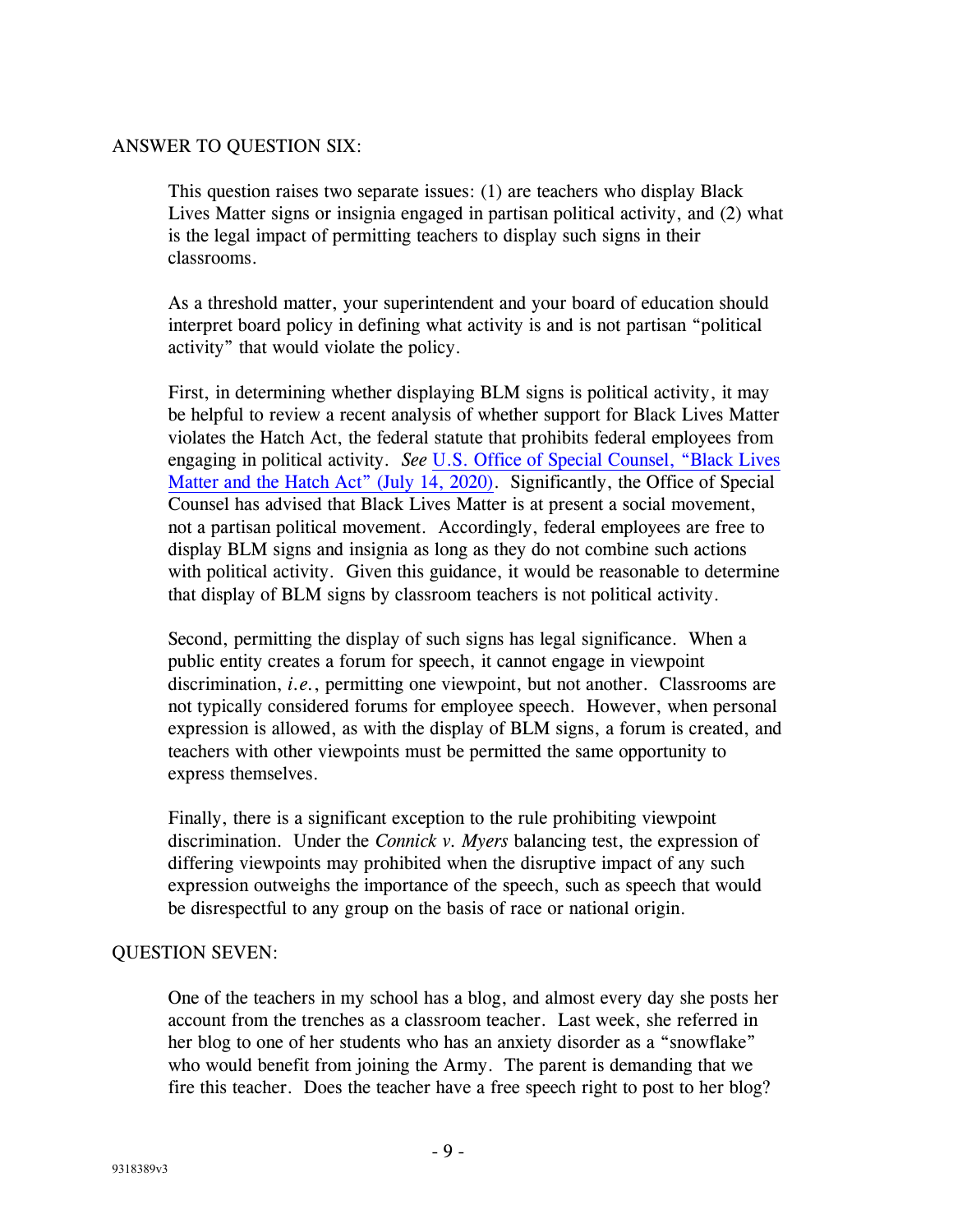#### ANSWER TO QUESTION SEVEN:

In this case, it is doubtful that the teacher has a First Amendment right to make such comments on her blog, and you have a mess to clean with the parent. Teacher complaints about colleagues or supervisors are as old as schools themselves. However, when a teacher posts those complaints online (*e.g.*, on social media or a blog), such comments are typically not protected speech either because they do not relate to matters of public concern or, if they do, they are disruptive.

In *[Richerson v. Beckon](http://www.lawadmin.com/sg/gendocs/richerson.pdf)*, 337 Fed. Appx. 637 (9th Cir. 2009), the Ninth Circuit explained why complaints about co-workers may not be protected:

"Richerson's publicly-available blog included several highly personal and vituperative comments about her employers, union representatives, and fellow teachers. Although Richerson did not refer to these individuals by name, many were easily identifiable by the description of their positions or their personal attributes. When this blog came to light, Beckon received several complaints from teachers and other employees of the District, including at least one person to whom Richerson was assigned as an 'instructional coach' who thereafter refused to work with her. Beckon then transferred Richerson on the ground that her blog had fatally undermined her ability to enter into trusting relationships as an instructional coach.

"That a public employee's speech touches on matters of public concern is a . . . necessary, but not a sufficient condition of constitutional protection . . . . Richerson's speech and Beckon's response are subject to the Pickering balancing test, which includes at least five factors. . . . . Particularly relevant to Richerson's case are the considerations of whether her speech . . . disrupt [ed] co-worker relations . . . erode [d] a close working relationship premised on personal loyalty and confidentiality . . . or . . . interfere[d] with the speaker's performance of her or his duties. . . . Id. It is abundantly clear from undisputed evidence in the record that Richerson's speech had a significantly deleterious effect in each of these ways. Beckon provided testimony, not controverted by Richerson, indicating that several individuals refused to work with Richerson in the future. Common sense indicates that few teachers would expect that they could enter into a confidential and trusting relationship with Richerson after reading her blog. Beckon need only make a 'reasonable prediction' that such disruption would occur; she need not demonstrate that it has occurred or will occur to a certainty. . . . . This standard was clearly met. *See Connick v. Myers*, 461 U.S. 138, 151-52 (1983) ("When close working relationships are essential to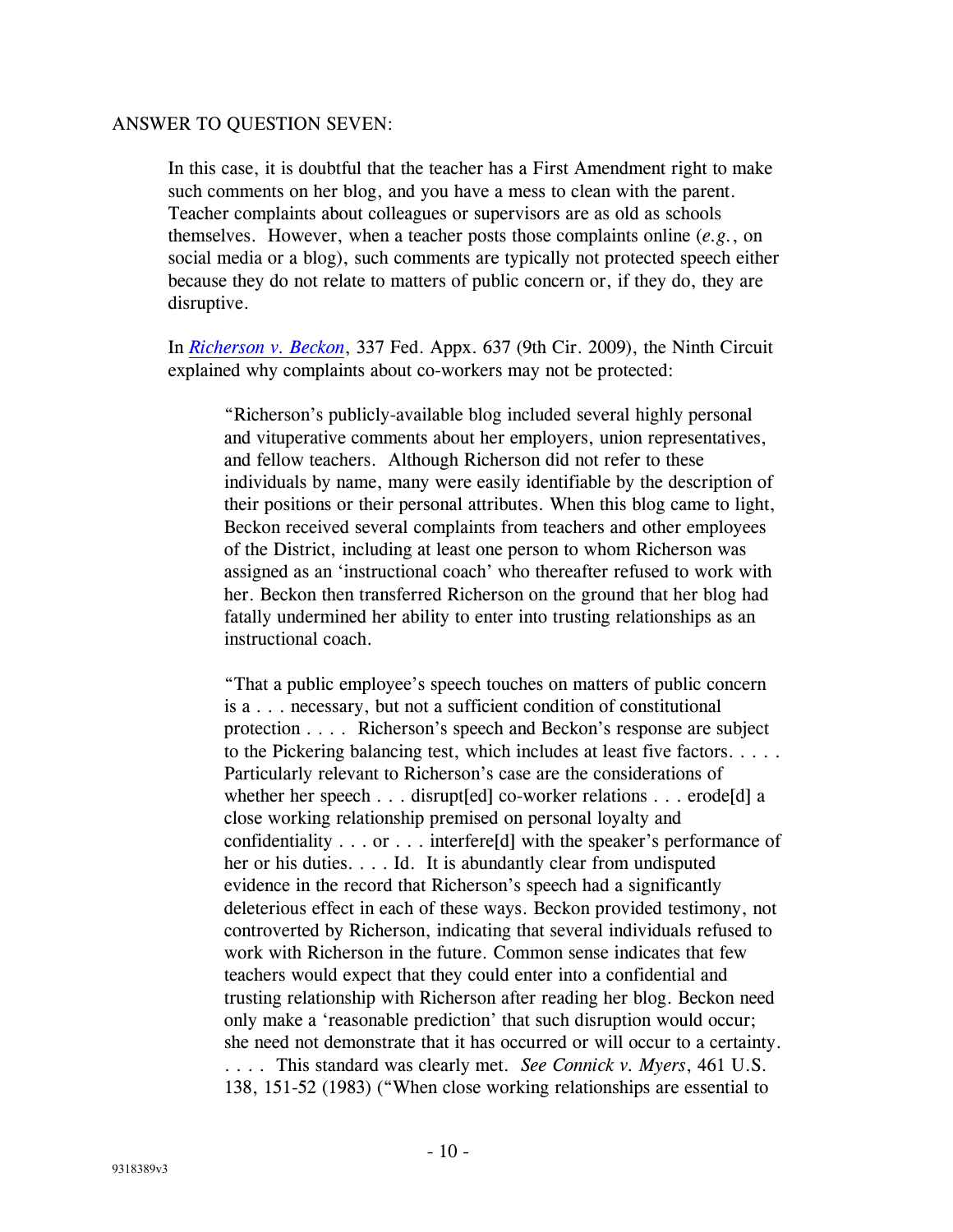fulfilling public responsibilities, a wide degree of deference to the employer's judgment is appropriate."). Accordingly, the district court did not err in concluding that the legitimate administrative interests of the School District outweighed Richerson's First Amendment interests in not being transferred because of her speech." (Internal quotation marks omitted).

Similarly, in *[Munroe v. Central Bucks School District](http://www.lawadmin.com/sg/gendocs/143509p.pdf)*, 805 F.3d 454 (3d Cir. 2015), a teacher was fired after it was revealed that she had made offensive and demeaning comments on her blog about children with disabilities and her students in general. She brought an action in federal court, alleging retaliation for exercising protected rights under the First Amendment. However, the Third Circuit affirmed a lower court decision, which found her offensive statements unprotected and dismissed her claim.

In yet another case of foolish blogging, a first grade teacher in a district in which the majority of the student body was composed of minority students, referred to her position on social media as "…a warden for future criminals!" *In re O'Brien*, No. A-2452-11T4, 2013 WL 132508, at \*4 (N.J. Super. Ct. App. Div. Jan. 11, 2013). In that case, the Superior Court of New Jersey, Appellate Division, considered whether O'Brien was appropriately dismissed from her teaching position for posting such racially charged statements on Facebook about her students. Unpersuaded by her claim under the First Amendment that student behavior was a genuine matter of public concern, the court affirmed the decision of the Acting Commissioner of Education and concluded that the "seriousness of O'Brien's conduct warranted her removal from her tenured position in the district." Id. At 5.

In similar fashion, earlier this year, a California Court of Appeals found a teacher unfit to teach under California law for immoral conduct when she posted racist and critical comments on Facebook about students who were children of immigrant parents and who participated in a nationwide protest in support of "A Day Without Immigrants." *Crawford v. Comm'n on Prof'l Competence of Jurupa Unified Sch. Dist.,* 53 Cal. App. 5th 327, 332, 267 Cal. Rptr. 3d 520, 524 (2020), *review denied* (Nov. 24, 2020).

#### QUESTION EIGHT:

One of the teachers in my school is constantly in my office complaining that I am not doing enough to promote social justice in my school. Finally, I had enough and told the teacher to knock it off. Two weeks later, I assigned her to outdoor bus duty, and she is threatening to sue me for violating her free speech rights. But we only talked privately. What free speech rights could she be talking about?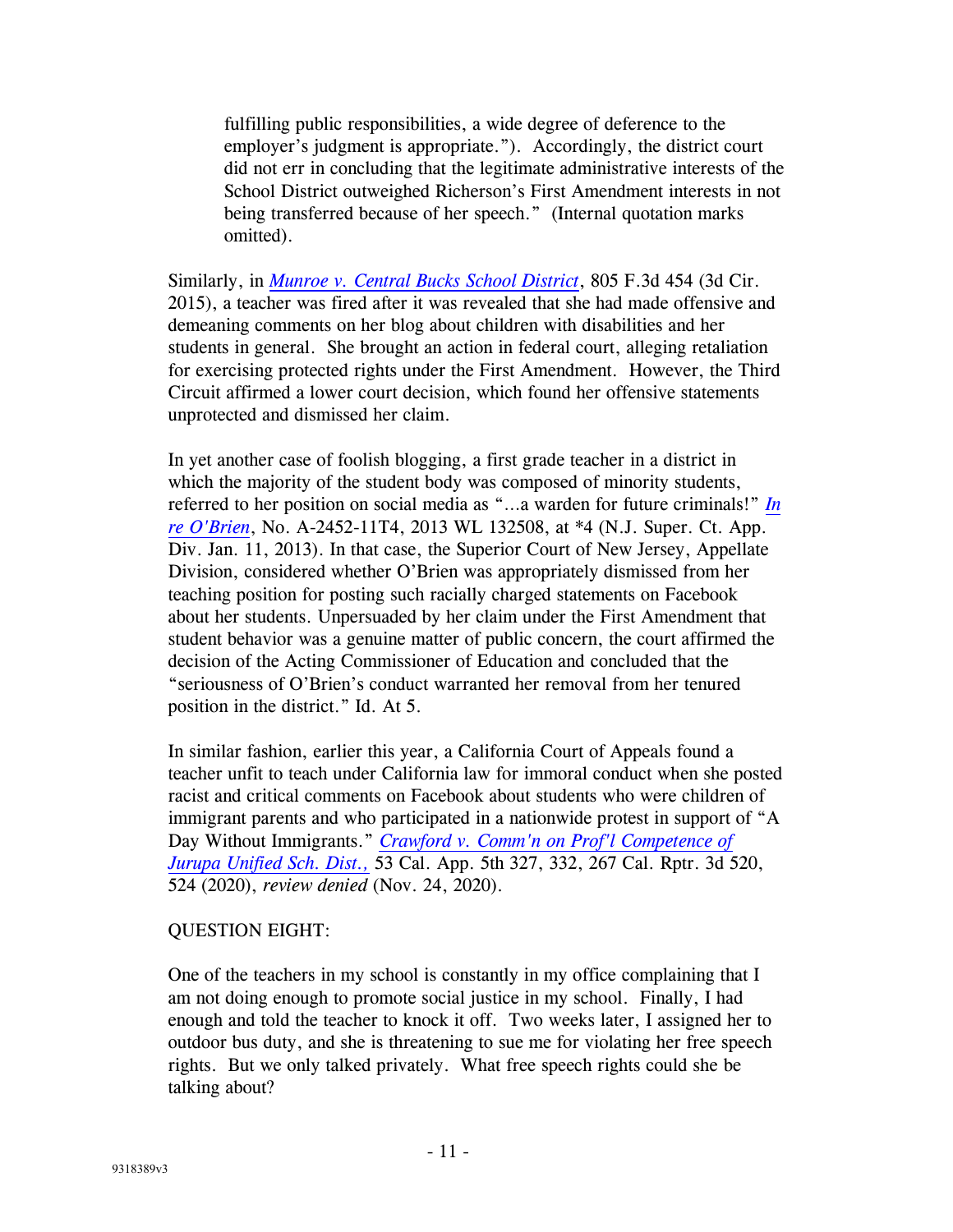## ANSWER TO QUESTION EIGHT:

We often think about the exercise of free speech rights as a public event. However, the protections of the First Amendment apply whether one is speaking from a soapbox in a public park or behind closed doors. The teacher still has the burden of providing her claim that your assigning her outdoor bus duty was retaliatory (and presumably you had good reasons unrelated to her speech to you), but it is a claim that she can make.

In 1979, the United States Supreme Court addressed this issue directly in *[Givhan v. Western Line Consolidated School District](http://www.lawadmin.com/sg/link.asp?i=7705)*, 439 U.S. 410 (1979). There, an English teacher repeatedly expressed concern to her principal that the district was making inadequate efforts to address racial inequities.

At the end of that year, her contract was not renewed, and she claimed that this action was retaliation for her speech. The district defended on the basis that the teacher's speech was private in nature. However, the Court ruled unanimously that First Amendment protections apply to private speech as well.

The decision to defend on that basis is curious, because a favorable ruling would have impelled teachers and others with concerns to raise those concerns publicly in the first instance in order to enjoy the protections of the First Amendment.

While it is now clear that speech does not lose its protection by being expressed privately, it can be challenging to distinguish between private speech on a matter of public concern, which is protected, and private speech "pursuant to duty," which is not, per *Garcetti v. Ceballos*, discussed above. The distinction may be whether the speech relates to job duties (even if not required), which would be considered unprotected speech pursuant to duty, and speech that does not relate to job duties. Bessie Givhan in the case above, for example, was an English teacher who had no job responsibilities related to racial equity.

Finally, we must remember that speech can be protected in ways other than by the First Amendment. Filing grievances, for example, is protected concerted activity under the applicable collective bargaining law. Similarly, advocating for greater gender equity is speech protected under Title IX. *Jackson v. Birmingham Board of Education*, 544 U.S. 167 (2005) (male coach protected under Title IX against retaliation for complaining about conditions for female athletes).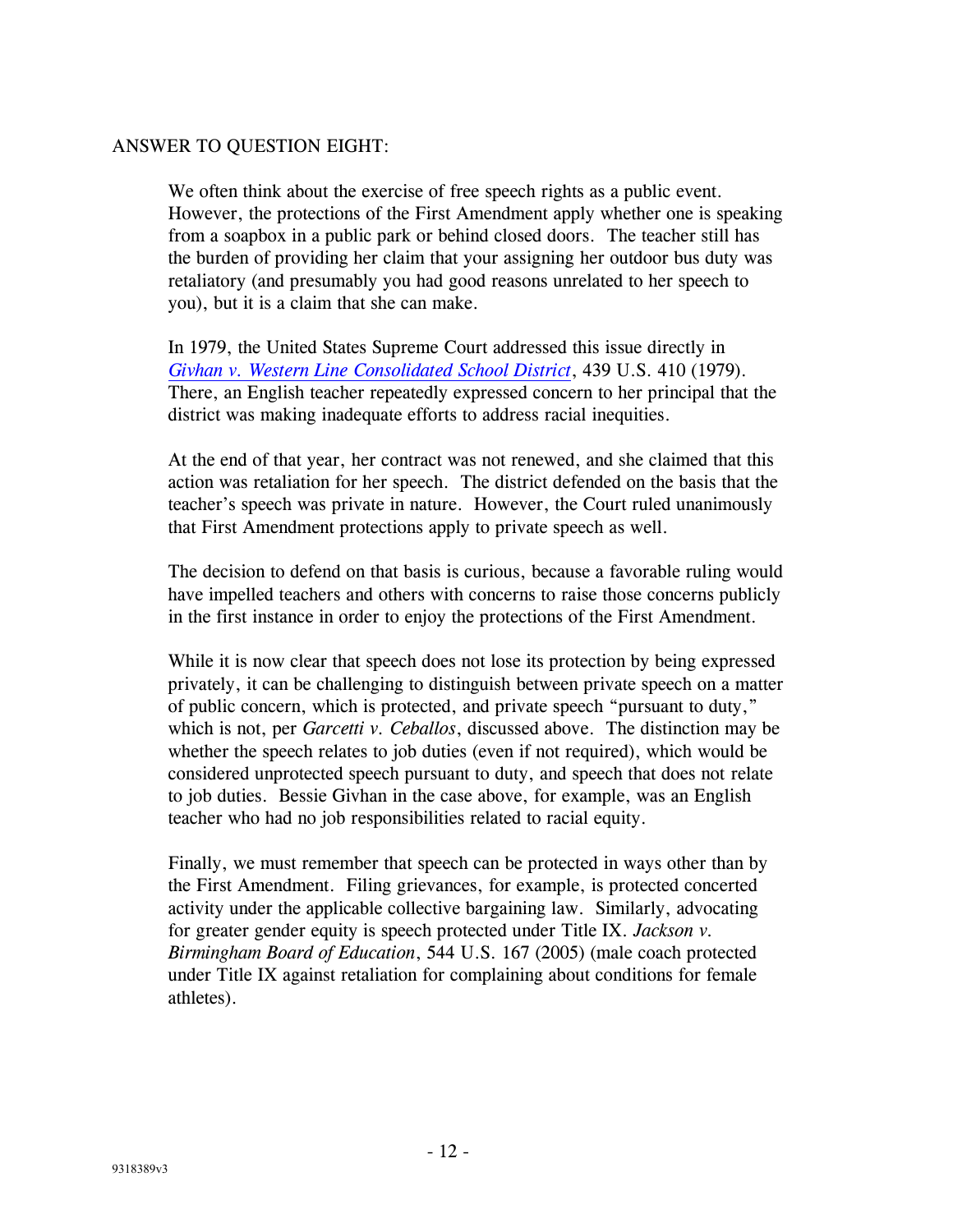## QUESTION NINE:

I have read enough about employee free speech rights to know that the First Amendment does not protect employee whining. However, when I chastised an employee for complaining about me on social media, the union claimed that I had committed an unfair labor practice. What could the union be talking about?

### ANSWER TO QUESTION NINE:

As we have discussed here, matters of personal grievance are not protected by the First Amendment. Unfortunately, there is more to the story than the First Amendment, and this teacher's post on social media about you (and her working conditions) may well be protected by the Teacher Negotiation Act. Based on the original collective bargaining law, the National Labor Relations Act (1935), many states have conferred union rights on public employees, in Connecticut through the Teacher Negotiation Act (TNA) for certified employees and through the Municipal Employees Relations Act (MERA) for non-certified employees. A basic right in such statutory schemes is the right to engage in concerted collective activity without employer interference. In reaching out to her colleagues to see how they have been treated, was this employee simply exercising her rights under the TNA?

While we do not have any school cases on social media as concerted activity, we find a cautionary tale in *[Three D, LLC d/b/a Triple Play Sports Bar and Grille](http://www.lawadmin.com/sg/gendocs/TriplePlay.pdf)  [v. N.L.R.B.](http://www.lawadmin.com/sg/gendocs/TriplePlay.pdf)*, 629 Fed. Appx. 33 (2d Cir. 2015). There, the Second Circuit affirmed an NLRB ruling that discipline of employees for "liking" and commenting on a post on Facebook critical of their employer violated their Section 7 rights under the NLRA by restraining the employees from exercising their right to collective, concerted activity. In that case, the NLRB found that the employer's social media policy prohibiting "inappropriate discussions about the company" was overly broad and interfered with employee's protected rights. *Three D, LLC d/b/a Triple Play Sports Bar and Grille and Jillian Sanzone and Vincent Spinella*, 361 NLRB No. 31 (N.L.R.B. 2014).

## QUESTION TEN:

One of my teachers has touched many a sore nerve in his regular rants on Facebook about the Board of Education and the Superintendent. My problem is that he is also a poor teacher. I should put him on a plan, but I am afraid that he will claim that we are retaliating against him for exercising his free speech rights. What should I do?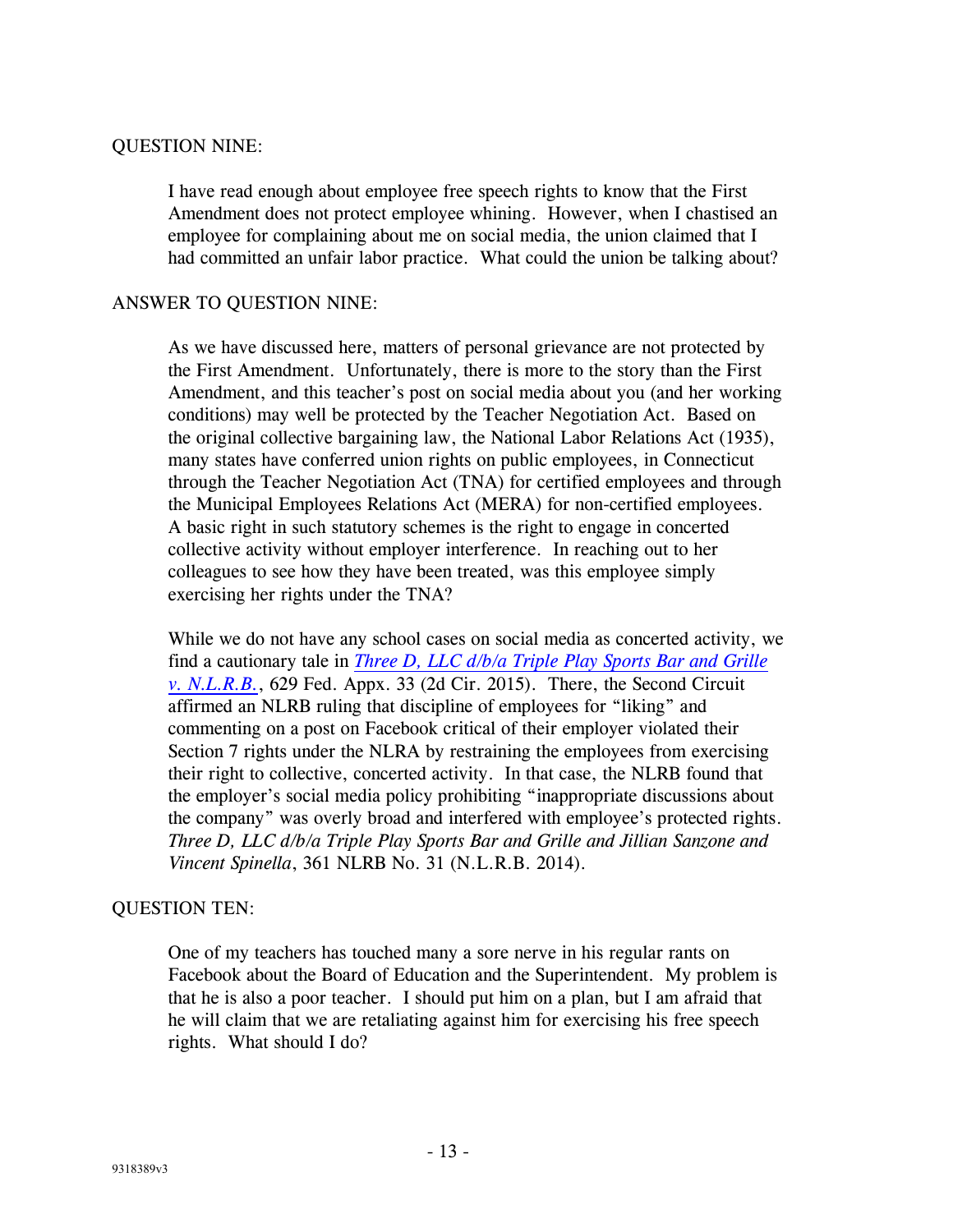### ANSWER TO QUESTION TEN:

You have to do what you have to do. If this teacher is that outspoken, he may well make such a claim. But the United States Supreme Court has addressed this situation, and it has held that a teacher should not be better off for exercising free speech rights, and when there is independent cause for discipline, it may be imposed.

In that case, the teacher called students "sons of bitches," made an obscene gesture at two girls who didn't follow his directives, and even got into an argument over a serving of spaghetti in the school cafeteria. He also went on a radio talk show and criticized the superintendent's new dress code for staff. When his contract was not renewed, he claimed that his First Amendment rights had been violated. The United States Supreme Court determined otherwise, holding that when an employee would have been disciplined without regard to his or her speech, there is no First Amendment violation, even if it is impossible completely to exclude motivation related to the speech. The Court reasoned that the employee should not be better off as a result of the speech, and the employer may act when there are independent grounds for termination. *[Mt. Healthy](http://www.lawadmin.com/sg/link.asp?i=7701)  [School District Board of Education v. Doyle](http://www.lawadmin.com/sg/link.asp?i=7701)*, 429 U.S. 274 (1977).

Closer to home, we have *[Spanierman v. Hughes](http://www.lawadmin.com/sg/gendocs/doc_Spanierman_v_Hughes.pdf)*, 576 F. Supp. 2d 292 (D. Conn. 2008). There, a non-tenured teacher at Emmett O'Brien Technical High School created a MySpace.com account. Administrators heard about the account and reviewed it. They concluded that there was inappropriate material and that the teacher had not maintained appropriate boundaries with students. The teacher closed the account, but without telling administrators, he created a new account under a different name. The teacher included similar information on this new account, and several of the friends on the account were students. When school officials discovered these facts, they placed the teacher on administrative leave, and his contract was not renewed.

Spanierman sued, alleging a host of constitutional violations, including a violation of his rights under the First Amendment. The district court dismissed his claims. Little on the MySpace.com pages related to a matter of public concern, and such speech was not protected by the First Amendment. Spanierman claimed protection nonetheless because a poem on the Iraq war did relate to a matter of public concern. However, given the other legitimate reasons for the action taken, the court held that there was no indication that this political statement played any role in the decision.

Given these (and other cases), it is clear that being outspoken and controversial does not insulate a teacher or other public employee from discipline. While any adverse employment action can invite a claim that the action was retaliation for